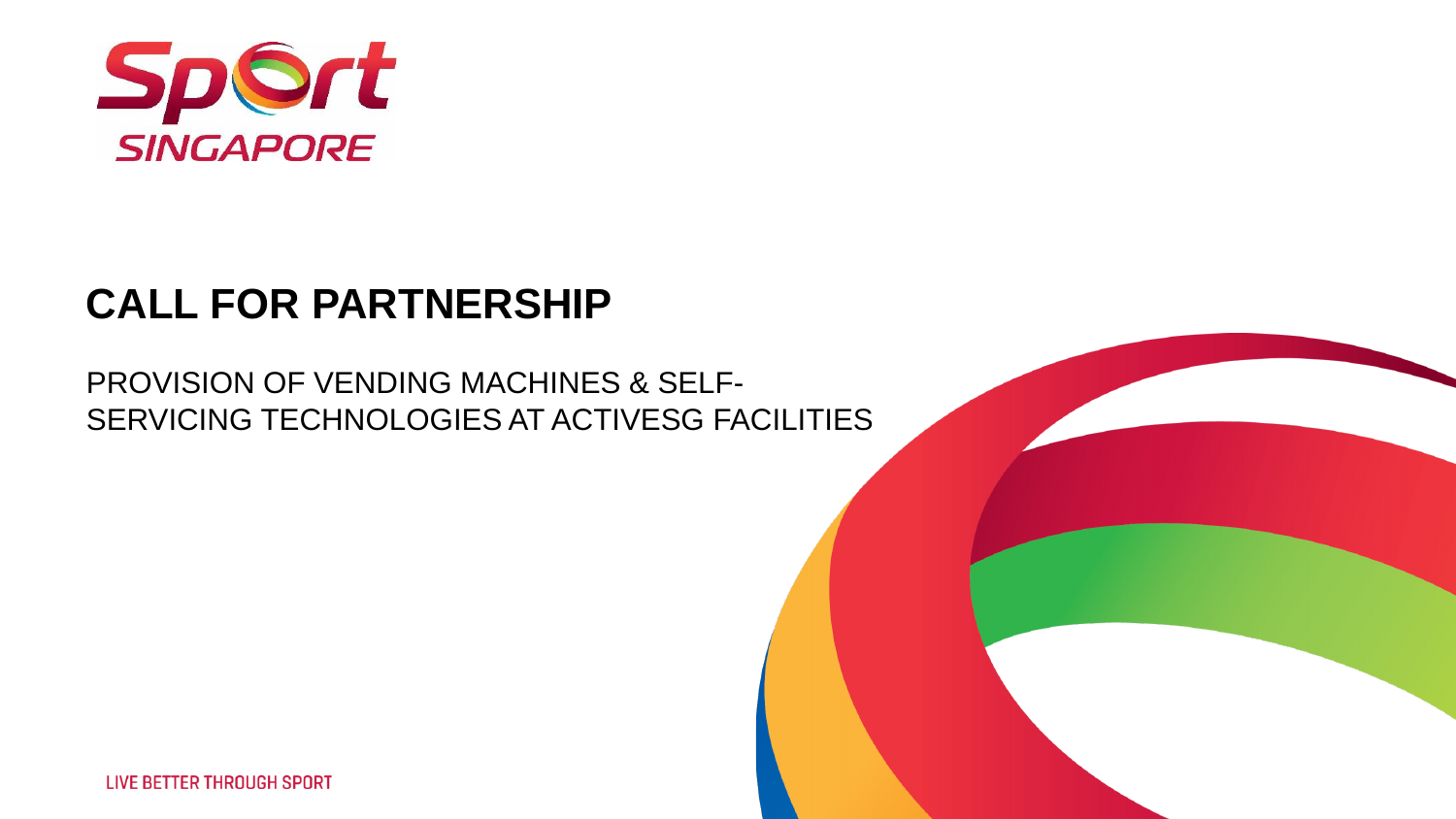### **CALL FOR PARTNER(S) IN THE FOLLOWING AREA:**



**1. Food** – Halal and non-halal snacks, sandwiches, salads, fruits, ready-to-eat meals, etc., with Healthier Choice Symbol (HCS) options.

SINGAPOR

- **2. Beverage** To offer protein shakes, other chilled (compulsory to include isotonic drinks) and hot beverages, that fulfils the Whole-of-Government (WOG) healthier drinks policy.
- **3. Merchandise** To provide sporting and lifestyle essentials (e.g. shuttlecocks, goggles, wrist support, body wash, etc.) catering to each location's needs. As well as, to reserve minimally 20% or 2 rows (whichever is more) of space in each vending machine for the sale and/or redemption of ActiveSG merchandise, at no cost to SportSG.
- **4. Self-service technologies**  New or existing solutions in the market catering to lifestyle or entertainment purposes (e.g. kiddy rides, laundry services, photo booths, robotic baristas)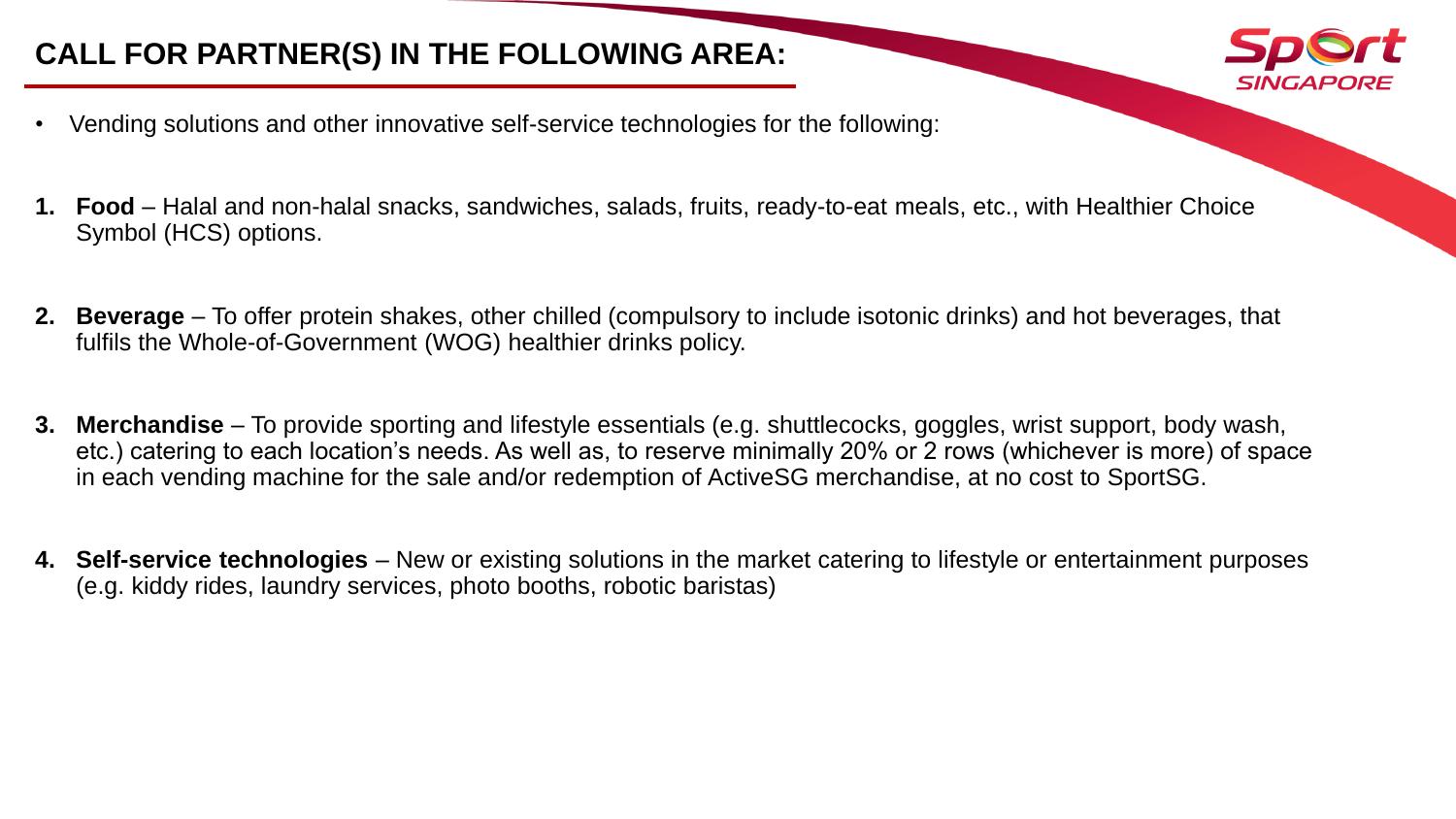### **OBLIGATIONS OF AWARDED PARTNER(S)**

- Vending machines to only accept cashless payment modes, and to be able to integrate ActiveWallet as a payment method.
- To ensure that selling price of products shall not exceed average market standards, and to be constant throughout the duration of the partnership, unless prior approval from SportSG is obtained.
- To ensure that products stocked in the machines are always of high quality, and machines have met all necessary authorities' approval standards (e.g. food safety standards).
- To provide annual audited report that has been cross-checked with settlement reports, to ensure the accuracy of billing. As well as a monthly sales report, and to review the product categories with SportSG regularly.
- To undertake all costs of installation and management to ensure vending machines operate at optimum professional standards. Of which includes (but not limited to) deployment and transportation of machines, timely maintenance, servicing, and replenishment of products.
- Vendor shall also bear the cost and/or responsibility resulting from unforeseen circumstances, such as a system or machine error causing incorrect pricing charges or product not dispensing (vendor to refund guest).
- Partnership period: To commence Q1 Calendar Year 2022 or sooner, with a 2 years agreement

*\*SportSG reserves the right and discretion to award the partnership in whole or in part to one or more partners, or to no partner at all*

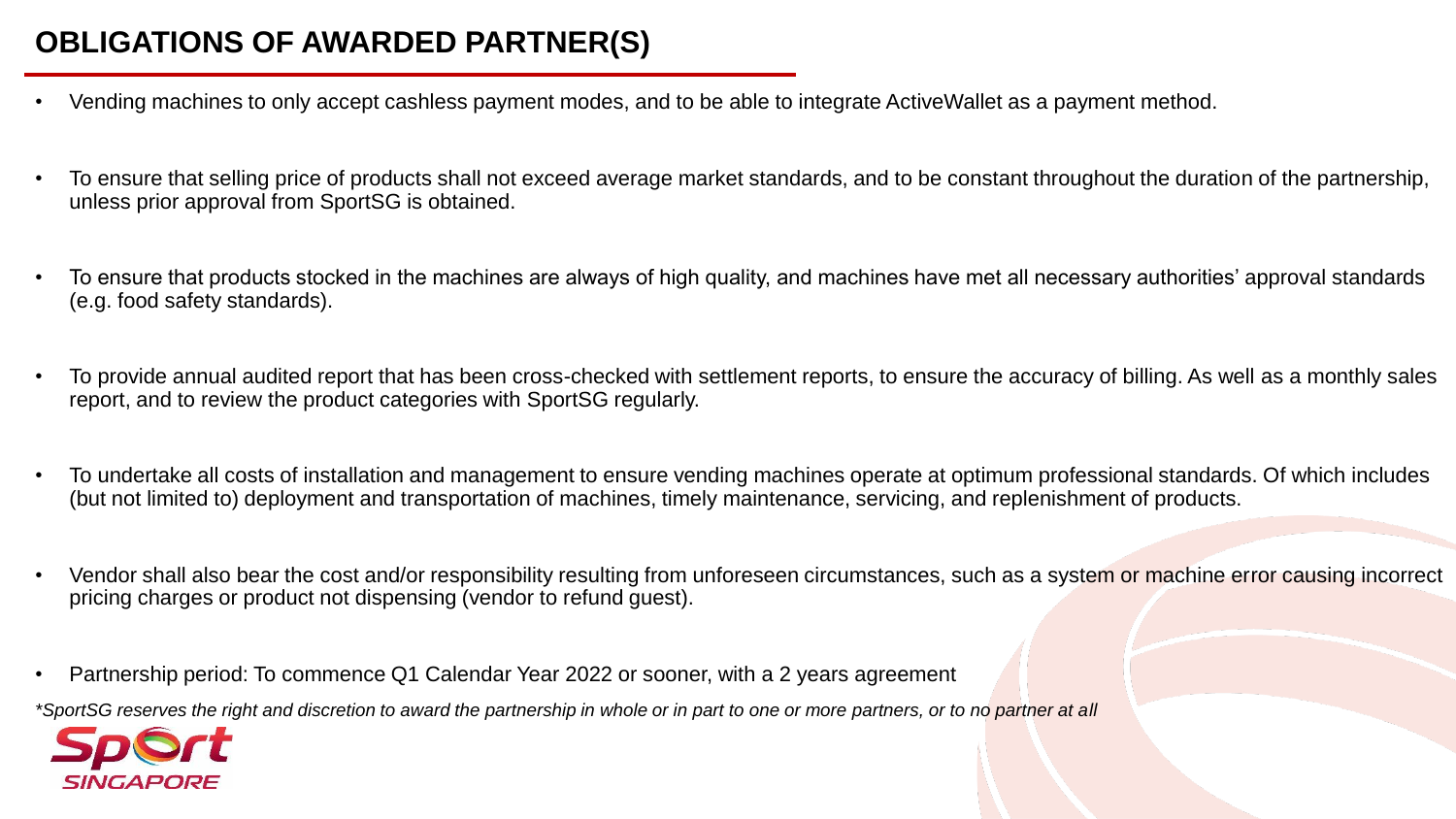### **REVENUE MODEL**

- Partners shall propose either of the following:
- **1. Fixed Model**  Monthly/Annual fixed Licence fee to SportSG.
- **2. Variable Model**  Monthly commission of gross sale.
- **3. Hybrid Model**  Combination of both fixed and variable approaches.
- Awarded partner(s) will be required to pay a Security Deposit (3 months worth of Licence Fee), to be held by SportSG, regardless the type of revenue model
- Vendors to also include possible marketing revenues in proposal (e.g. profit sharing model for digital advertisements played on vending machine's screen).

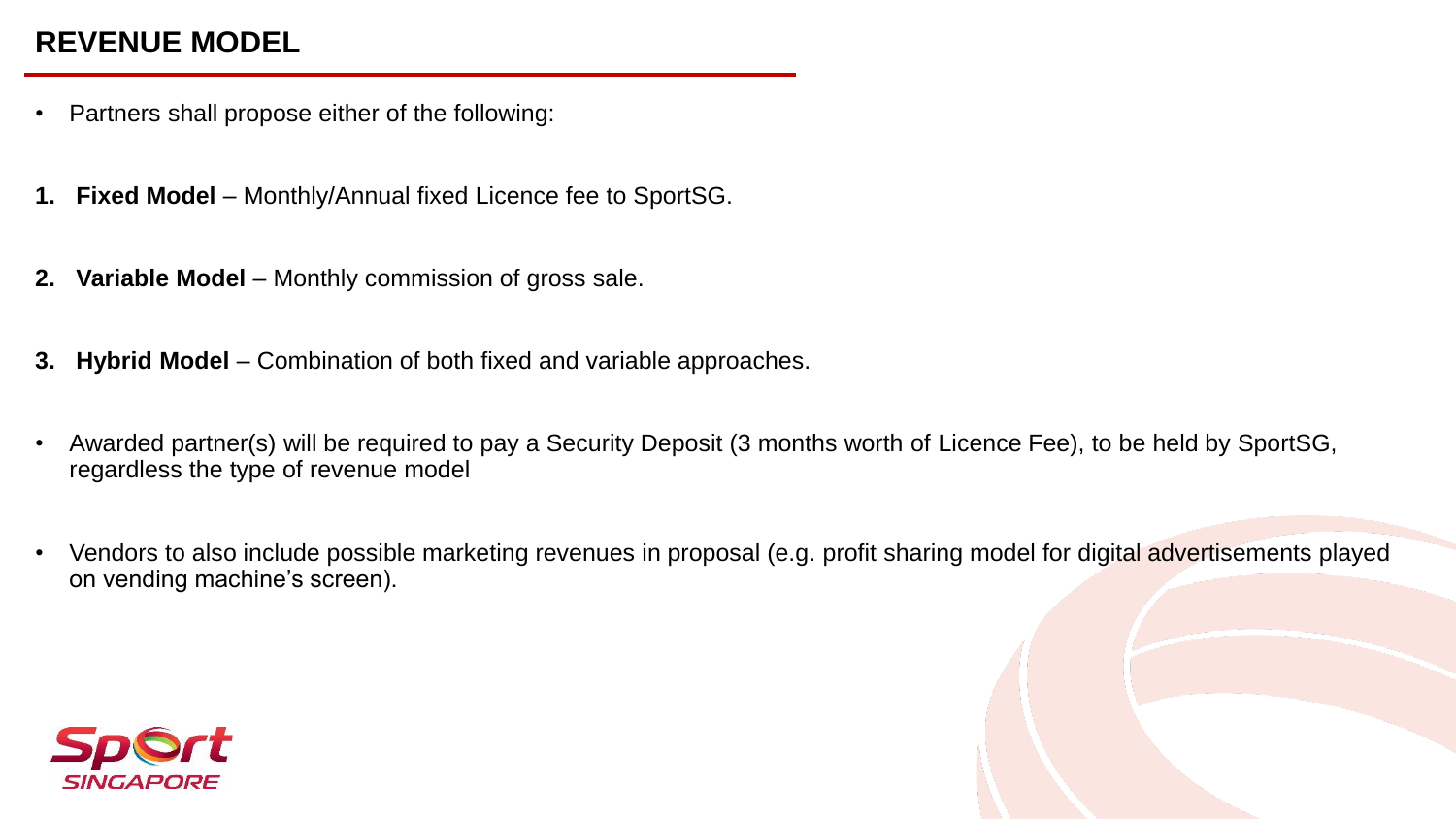During the partnership period, other scopes of collaboration may include contributions for the non-exhaustive list of areas stated below:

#### • **Event Partnership & Collaboration** – including co-branding opportunities with sports and lifestyle angle

Annual GetActive! Singapore is an inaugural national event that aims to provide a platform to inspire the Singapore spirit and celebrate our national identity through sports. The activities are designed to promote an active lifestyle through fun, exciting and inclusive sporting activities island-wide.

#### • **SportCares** – providing equal opportunities for more, through sports

SportCares work to improve the lives of those with physical and/or intellectual disabilities, and the disadvantaged in our community. Helping to bridge communities through sports, SportCares link underprivileged beneficiaries with passionate volunteers and community-spirited donors. With the support from partners in the community and corporate sectors, SportCares have touched the lives of over 5,000 children and youths.

#### • **Team Nila** – volunteerism and giving back

Team Nila was formed to create a common identity for volunteers with great passion for sports volunteerism, and has now morphed into a nation-wide movement. Today, Team Nila is highly regarded as a committed and dependable volunteer force for major sporting events in Singapore like the Standard Chartered Marathon Singapore.

#### • **SpexBusiness** – partnering One Team Singapore

Aims to help athletes strive towards the pinnacle of sporting excellence, whilst preparing for a successful transition into life after sports. Launched in November 2013, the Sports Excellence Career (spexCareer) Scheme is customised to develop athletes' career, by partnering with companies to offer various form of employment opportunities (internship, apprenticeships, job placements and flexible workplace practices) for Team Singapore Athletes.

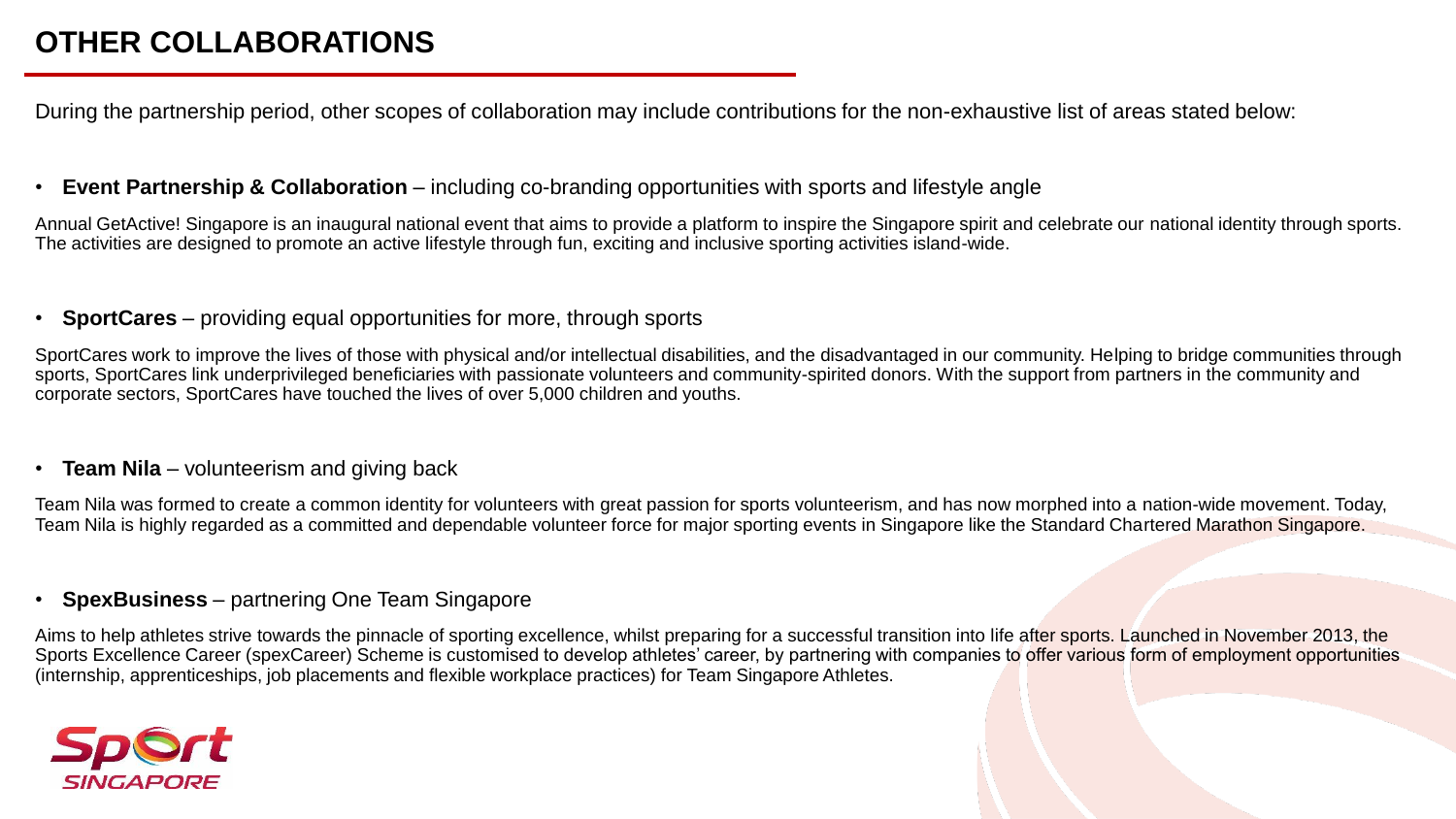### **EVALUATION CRITERIA**

| <b>QUALITY OF CONCEPT</b>            | <b>Product Offerings</b>                                                                                                                                                                                                                                |
|--------------------------------------|---------------------------------------------------------------------------------------------------------------------------------------------------------------------------------------------------------------------------------------------------------|
|                                      | <b>Product Price Competitiveness</b>                                                                                                                                                                                                                    |
|                                      | Capability to provide detailed Sales Analysis<br>(e.g. purchasing patterns by locations, demographics, etc.)                                                                                                                                            |
|                                      | Sales Concept – plans on how to draw sales, marketing ideas to draw attention and publicity<br>(e.g. Social Media/ Experiential marketing), frequency of product assessment and introduction of<br>new and innovative offerings based on sales analysis |
| <b>COMPANY PROFILE/ PROJECT TEAM</b> | <b>Financial Record</b><br>(Vendor to provide our Finance with past 3 years of audited financial statements and latest signed<br>management accounts)                                                                                                   |
|                                      | Market Reputation, Reach and Experience                                                                                                                                                                                                                 |
|                                      | Operations fleet size                                                                                                                                                                                                                                   |
|                                      | <b>Stock Replenishment Services</b>                                                                                                                                                                                                                     |
|                                      | <b>Repair and Maintenance Services</b>                                                                                                                                                                                                                  |
|                                      | <b>Customer Helpline</b>                                                                                                                                                                                                                                |
| <b>REVENUE MODEL</b>                 | Fixed/Variable/Hybrid Approach – includes marketing revenue                                                                                                                                                                                             |
| SINGAPORE                            |                                                                                                                                                                                                                                                         |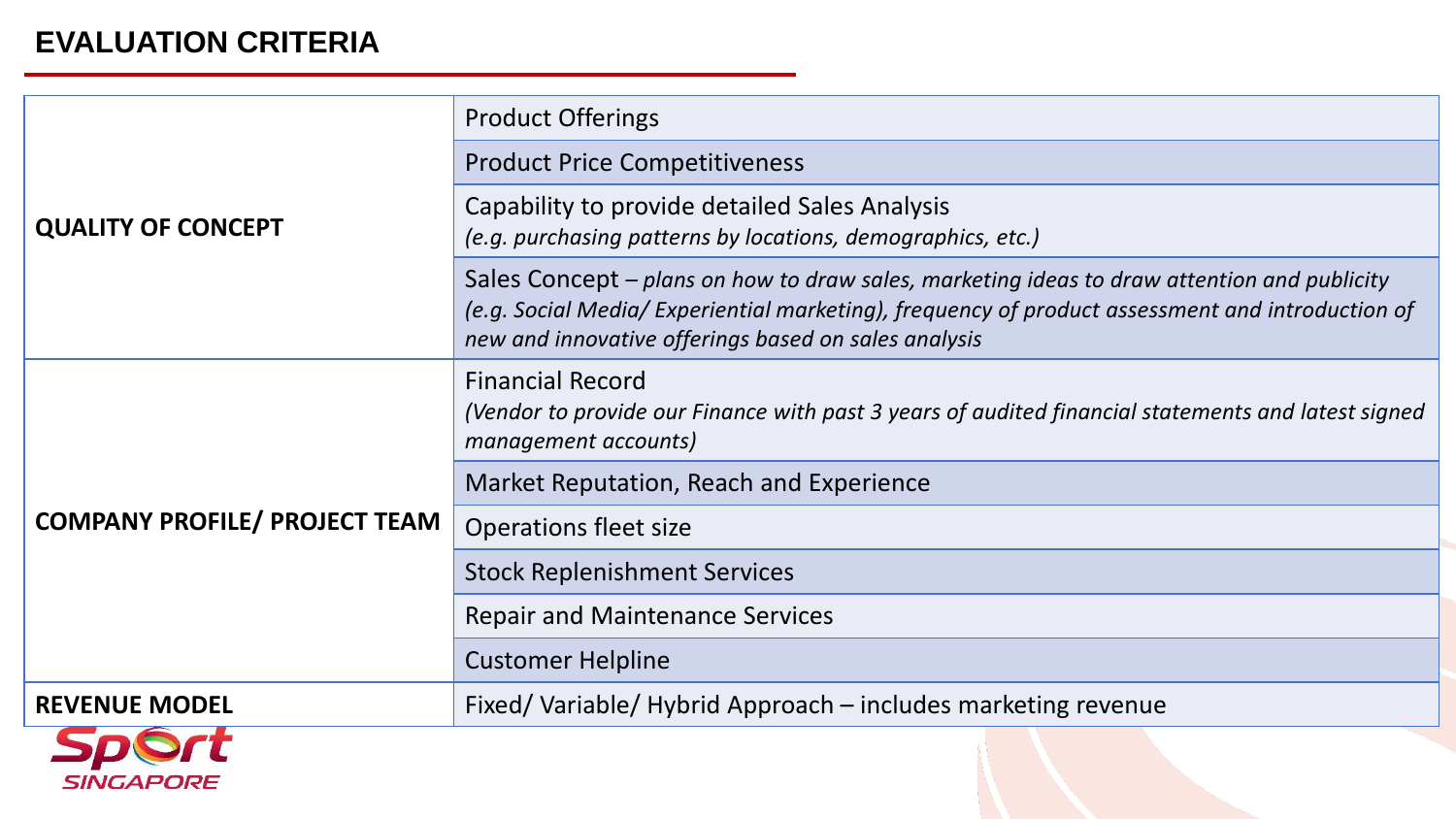### **ACTIVESG LOCATIONS**



#### **NORTH EAST**

Ang Mo Kio Swimming Complex Bishan Sport Centre Hougang Sport Centre Sengkang Sport Centre Serangoon Sport Centre Burghley Squash & Tennis Centre Silver Circle ActiveSG Gym ActiveSG Gym @ Ang Mo Kio CC ActiveSG Gym @ Fernvale Square

### **EAST**

Bedok Sport Centre Heartbeat@Bedok Katong Swimming Complex Kallang Sport Centre Our Tampines Hub Pasir Ris Sport Centre

*\*SportSG reserve the right to add/ remove locations as and when required*

#### **CENTRAL**

Delta Sport Centre Queenstown Sport Centre MOE Evans ActiveSG Gym @ Enabling Village Toa Payoh Sport Centre St. Wilfred Field & Tennis Centre ActiveSG Gym @ Toa Payoh West CC Clementi Sport Centre Jalan Besar Sport Centre Kallang Basin Swimming Complex Farrer Park Field & Tennis Centre Geylang East Swimming Complex